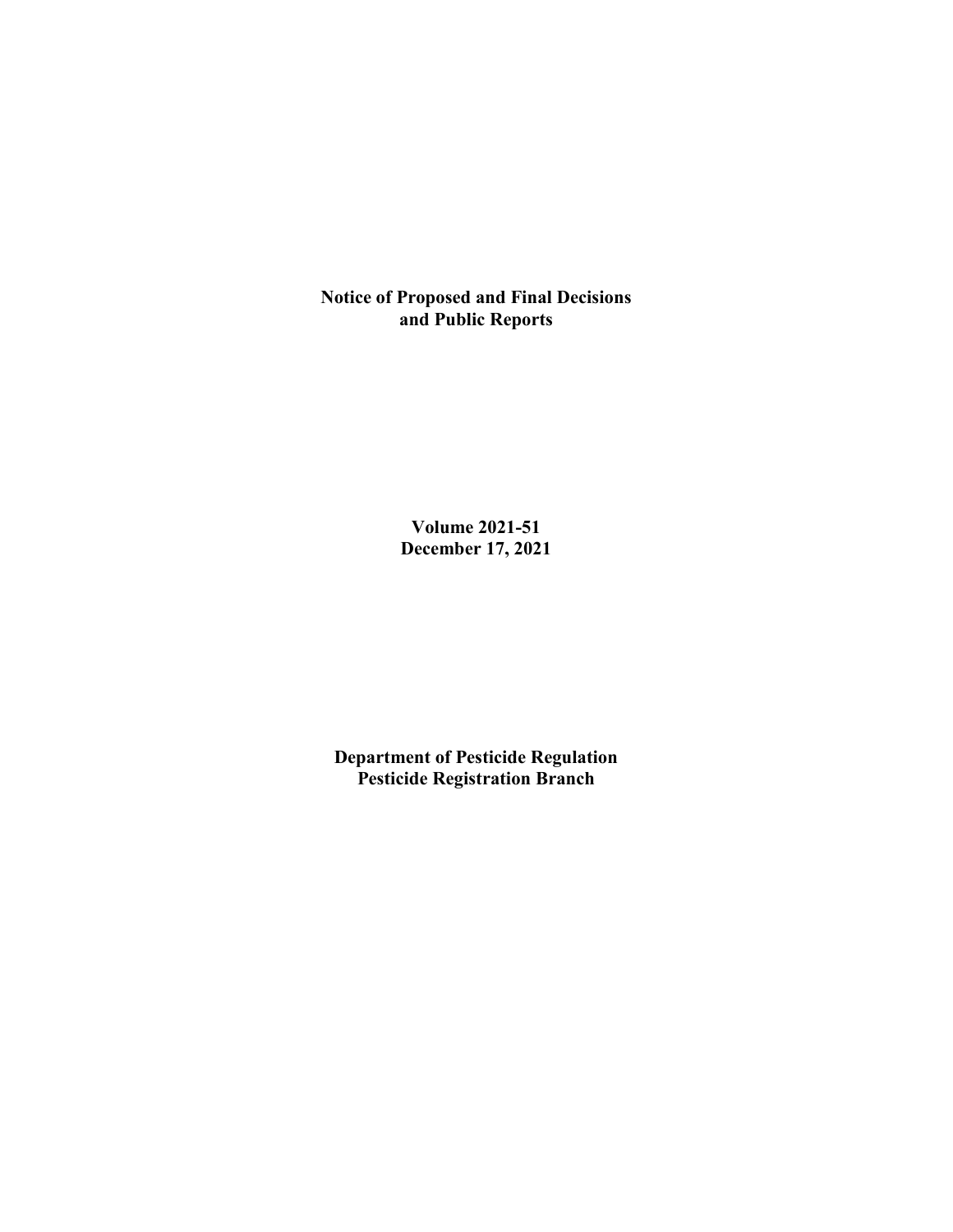# **NOTICE OF FINAL DECISIONS TO REGISTER PESTICIDE PRODUCTS AND WRITTEN EVALUATION**

Pursuant to Title 3, California Code of Regulations section 6255, the Director of the Department of Pesticide Regulation (DPR), files this Notice of Final Decisions to Register Pesticide Products with the Secretary of the Resources Agency for posting. This notice must remain posted for a period of 30 days for public inspection. Between the time DPR posts a proposed registration decision for public comment and DPR makes a final decision regarding the product, nonsignificant changes may be made to the product label (e.g., revising the product name, changing a master label to an end-use marketing label, correcting typographical errors). If the changes are not significant, DPR will not re-notice the product for public review and comment. However, if significant changes are made to the product label that substantially affect DPR's analysis on direct or indirect significant adverse environmental or human health impacts that can reasonably be expected to occur from the proposed decision, DPR will re-notice the product label for public review and comment.

In addition, for any product that is posted proposed to register as a conditional registration, the registrant may address the conditions of registration by providing the appropriate data or modifying the product label (e.g., remove use site, add "not for use in California" to a use site) during the posting period. If the registrant adequately addresses the conditions of registration during the posting period and the resulting change to the product label is not significant such that DPR must re-post the product label for review and public comment, DPR will post the product below, but will no longer have a "conditional" designation by the registration type.

For information about submitting a request for any documents related to this notice, please visit [https://www.cdpr.ca.gov/public\\_r.htm.](https://www.cdpr.ca.gov/public_r.htm)

To view the public report that was issued when the product was proposed for registration, click on the hyperlinked Tracking Number for the product.

#### *Tracking Number with hyperlink to public report – (EPA Registration Number) Applicant / Brand Name*

[295763](https://www.cdpr.ca.gov/docs/registration/nod/public_reports/295763.pdf) - (432 - 1609) BAYER ENVIRONMENTAL SCIENCE A DIVISION OF BAYER CROPSCIENCE, LP REJUVRA USE: HERBICIDE - FOR THE CONTROL OF WEEDS SUCH AS CARPETWEED, CRABGRASS, AND YELLOW NUTSEDGE IN SITES SUCH AS RANGELAND, CONSERVATION RESERVE PROGRAM LANDS, NATURAL AREAS, PARKS AND OPEN SPACE, WILDLIFE MANAGEMENT AREAS, AND RECREATIONAL AREAS TYPE: SECTION 3 REGISTRATION - ACTIVE INGREDIENT(S): INDAZIFLAM CAS NUMBER(S): 730979-19-8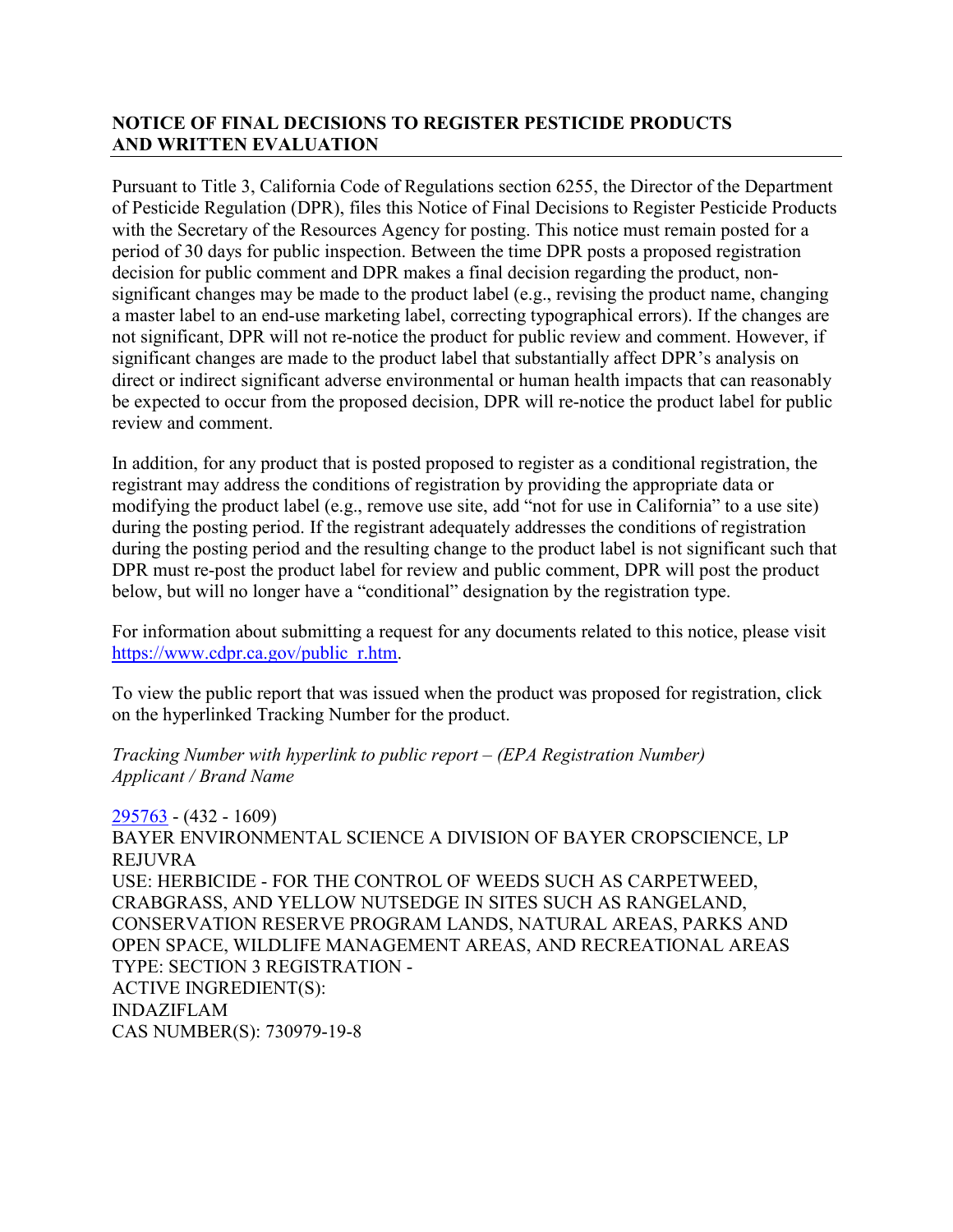**Notice of Final Decisions to Register (Continued) Page 2**

[298194](https://www.cdpr.ca.gov/docs/registration/nod/public_reports/298194.pdf) - (7969 - 278) BASF CORPORATION SHARPEN POWERED BY KIXOR HERBICIDE USE: HERBICIDE - FOR THE CONTROL OF WEEDS SUCH AS TEXASWEED, VELVETLEAF, AND WILLOWWEED ON CROPS SUCH AS ALFALFA, CHICKPEA, GRASS GROWN FOR SEED PRODUCTION, BARLEY, WHEAT, SUGAR SNAP PEA, AND FIELD CORN TYPE: SECTION 3 LABEL AMENDMENT - TO ADD USES FOR ALFALFA, MIXED STANDS OF ALFALFA AND PERENNIAL COOL-SEASON FORAGE GRASSES, FORAGE GRASSES GROWN FOR FORAGE, SILAGE, AND HAY PRODUCTION, GRASS GROWN FOR SEED PRODUCTION, OILSEEDS COTTONSEED (SUBGROUP 20C), AND PASTURE; AND TO INDICATE NOT FOR USE IN COTTON IN CALIFORNIA FOR PREPLANT BURNDOWN TREATMENT, NOT FOR USE IN GRASS ESTABLISHMENT IN CALIFORNIA , NOT FOR USE FOR DESICCATION IN CALIFORNIA IN THE CROP-SPECIFIC RESTRICTIONS FOR BARLEY, WHEAT, TRITICALE, DRY PEAS, AND OILSEEDS CANOLA (SUBGROUP 20A); AND TO REVISE THE PRECAUTIONARY STATEMENTS, AGRICULTURAL USE REQUIREMENTS, AND THE HERBICIDE RESISTANCE MANAGEMENT SECTION ACTIVE INGREDIENT(S): SAFLUFENACIL CAS NUMBER(S): 372137-35-4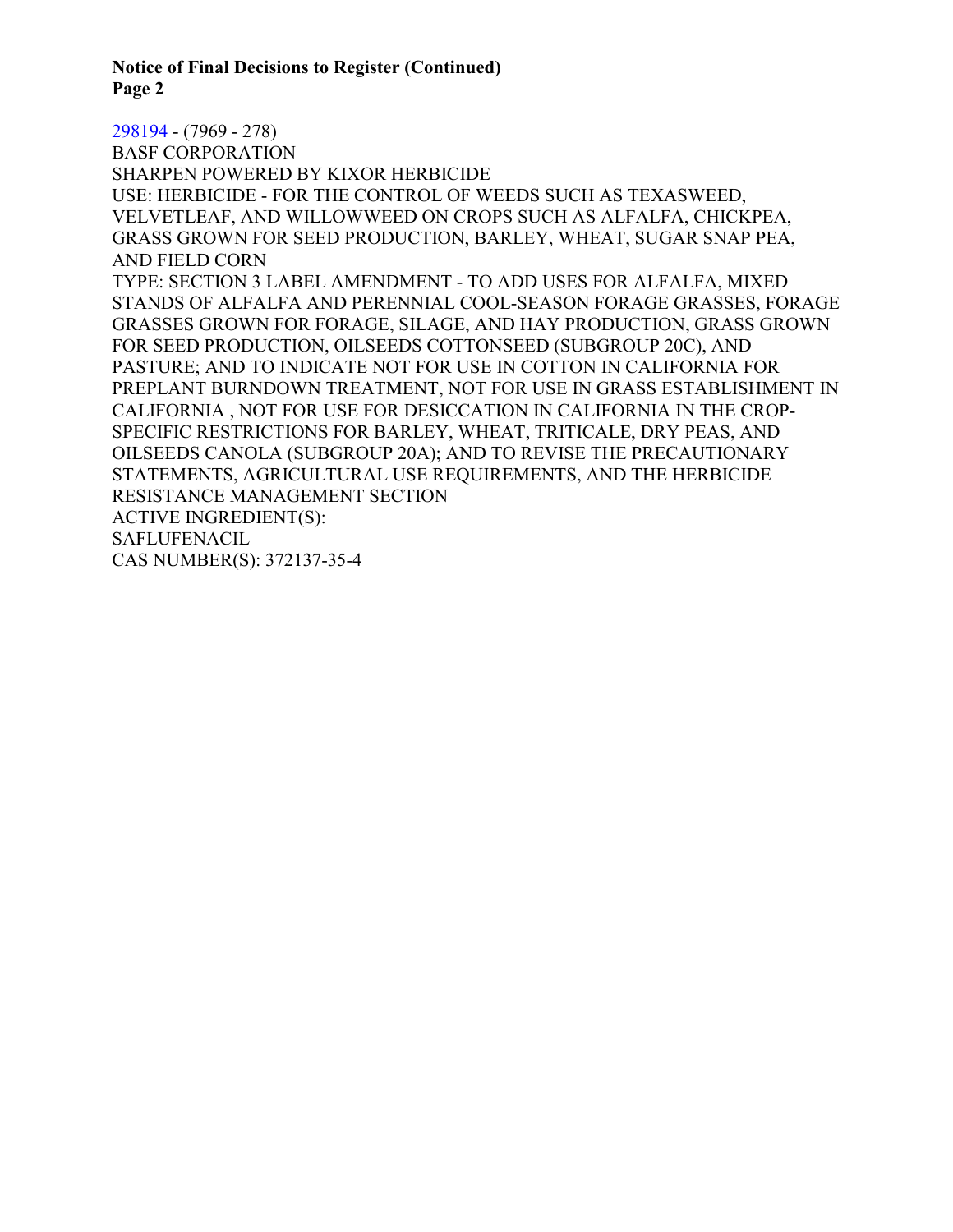# **Notice of Final Decisions to Register (Continued) Page 3**

### **Written Evaluation**

Pursuant to Title 3, California Code of Regulations section 6254, this notice includes a written evaluation of significant environmental points raised in comments submitted during the review and comment period required by Title 3, California Code of Regulations section 6253 for any of the products listed above.

# **DPR received no comments on the above listed products.**

*Original signed by Ann Hanger for 12/15/2021*

 Tulio Macedo, Chief Pesticide Registration Branch Dated